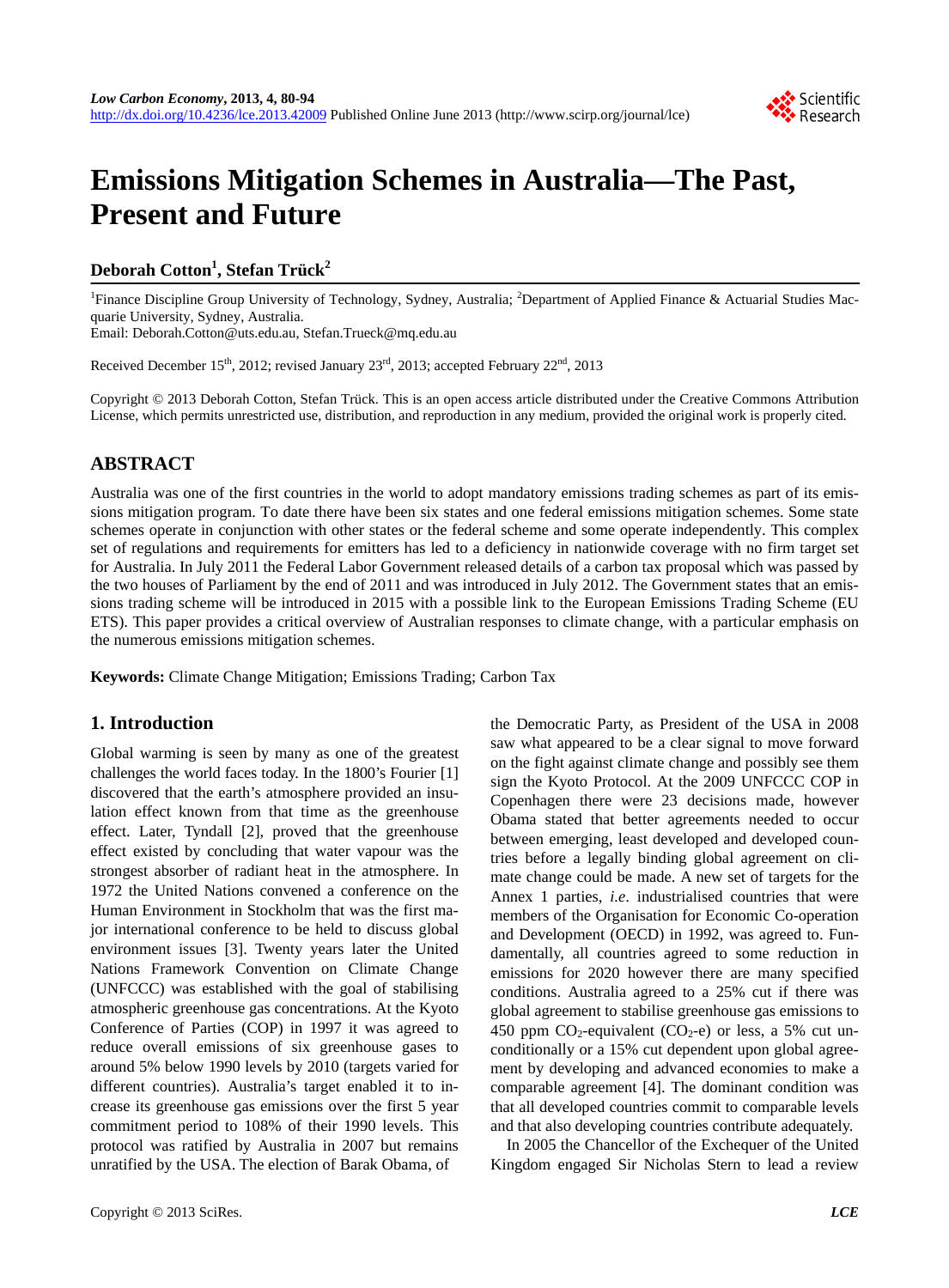into the economics of climate change. The Stern Report looked at policy responses for mitigation with eight key messages noted on carbon pricing and emissions markets. They included the need for tax and trading to be used to create an explicit price for carbon and that regulation could create an implicit price. Further it was noted "To reap the benefits of emissions trading, deep and liquid markets and well-designed rules are important. Broadening the scope of schemes will tend to lower costs and reduce volatility. Increasing the use of auctioning is likely to have benefits for efficiency, distribution and potentially the public finances" (Stern, 2006: p.324) [5].

Legislation for pollution control began in Australia in the 1960s and 1970s with different policies associated with land, water and air in most states and nationally. These policies have continued to cover a wider variety of pollution types predominantly through legislation with little contribution from common law over the years [6]. A number of reviews have been undertaken to determine how best to proceed on action against climate change since a task force was set up by the Federal Government in 2006, including reports by Martin Parkinson in 2007 and Ross Garnaut in 2008. The seven differing emission mitigation schemes have led to a complex set of regulations and requirements for emitters and have been seen to lead to an imbalance in coverage and requirements for business. At the 6th Australia-New Zealand Climate Change and Business Conference in 2010 the resounding opinion from all the business sectors was for a clear carbon price to be determined. The general agreement at this conference was that a cut of greenhouse gas emissions by at least 15% by 2020 would be economically beneficial. The companies involved in electricity generation and sales called for certainty in order to plan for the future.

In 2010 the Australian Labor Party's website stated that "Climate change is the most dangerous long-term threat to Australia's prosperity. As one of the hottest and driest continents on Earth, Australia's environment and economy will be one of the hardest and fastest hit by climate change if we do not act." [7]. The dilemma facing governments, businesses and consumers around the world was summarised by Tietenberg, "The risks of being wrong are clearly asymmetric. If it turns out that we controlled more than we needed, current generations would bear a larger than necessary cost. On the other hand, if the problem turns out to be as serious as the worst predictions indicate, catastrophic and largely ireversible damage to the planet could be inflicted on future generations." [8]. This level of investigation and the nature of statements made by political parties would seem to indicate the importance of climate change as an issue and would suggest urgent action would be undertaken.

This paper, to our best knowledge, provides the first overview of the Australian responses to international

developments addressing climate change with a particular emphasis on the numerous emissions mitigation schemes. It is set out in the following way: Section 2 initially outlines all the emissions mitigation schemes that have been and are currently operating in Australia. It does not endeavour to cover the various subsidies for solar panels and similar schemes as these are both too numerous and in many cases too short term to be included. It does include an overview of the current legislated carbon tax to be followed by an emissions trading scheme. Section 3 discusses some of the major issues to be decided in setting up an appropriate scheme and Section 4 concludes with a look at the possible future perspectives for emissions mitigation in Australia.

#### **2. Australian Emissions Mitigation Schemes**

## **2.1. The New South Wales Greenhouse Gas Abatement Scheme**

The New South Wales Greenhouse Gas Abatement Scheme (GGAS) commenced in January 2003 and was one of the first mandatory trading systems in the world. It was introduced under the Electricity Supply Amendment (Greenhouse Gas Emission Reduction) Bill 2002 (ESA Bill 2002) which was passed in the Legislative Assembly on 15 November, 2002 and the Legislative Council on 6 December, 2002 [9]. The Amendment Act was introduced to "amend the Electricity Supply Act 1995 in order to encourage the reduction of greenhouse gas emissions through the use of benchmarks. It was originally planned to continue at least until 2012 however it is uncertain at this time whether or not it will continue past that date. The scheme ceased operation on 30 June, 2012 with the introduction of the carbon tax to be discussed in Section 2.9. The Federal and NSW governments have proposed that they work together to ensure a smooth transition for stakeholders. Certificates not surrendered after meeting compliance for the year to June 30 2012 are still able to be traded and surrendered in the voluntary market.

Section 97B of this amendment sets out the New South Wales greenhouse gas benchmarks in the form of the level of carbon dioxide equivalent of greenhouse gas emission per head of State population [10]. These decreased from 8.65 tonnes per head for the year commencing 1 January 2003 to 7.27 tonnes from 2007 until the end of the scheme. They form the basis for calculating the benchmarks for each of the participants. These include retail suppliers, electricity generators or other suppliers of electricity to a customer, and market customers. The latter are customers who have classified any of their electricity loads as a market load and are registered with the Australian Energy Market Operator (AEMO), formerly the National Electricity Market Management Company Limited (NEMMCO), as a market customer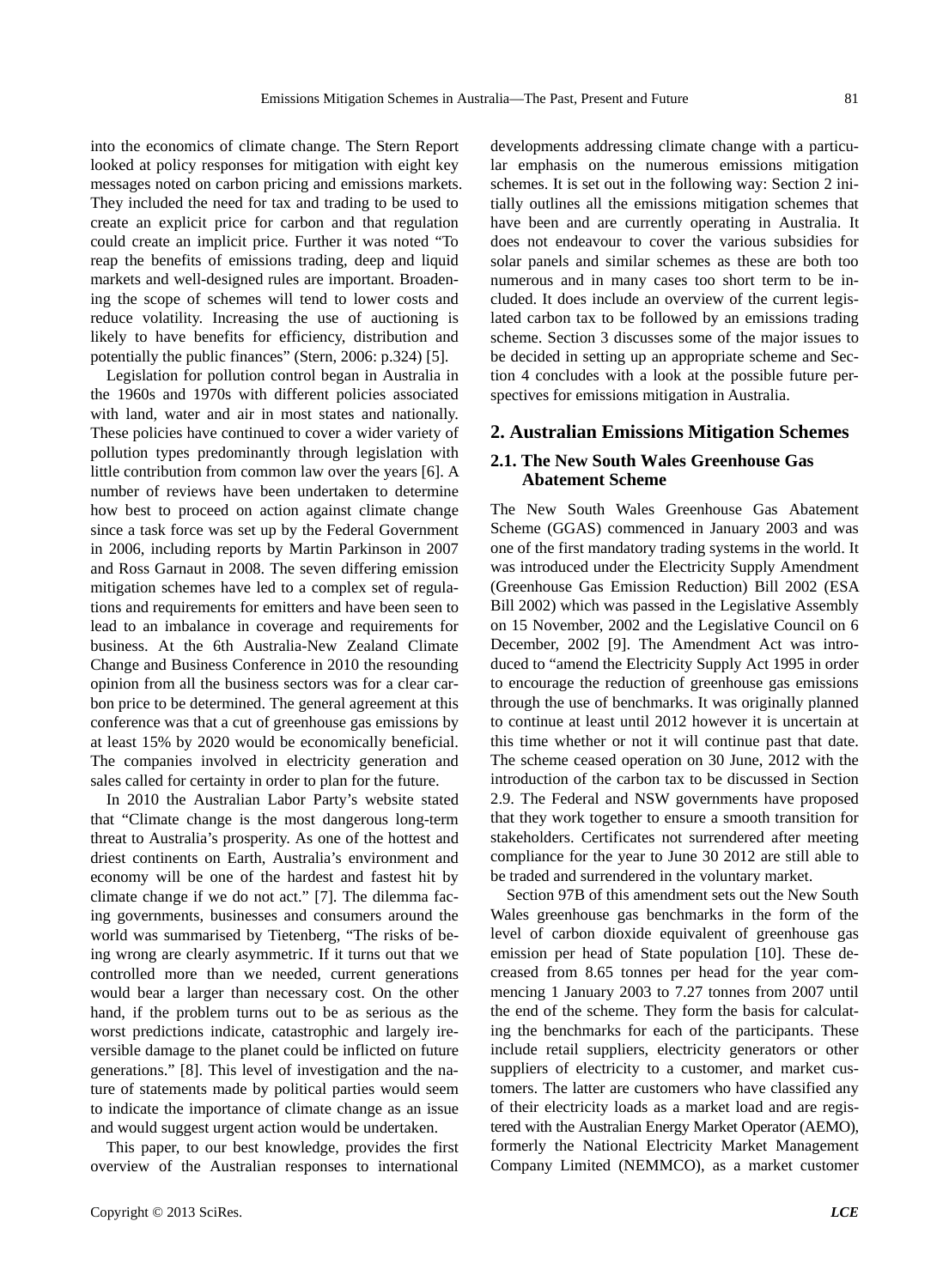under the National Electricity Code, and large customers who are identified as users of 100 gigawatt hours or more of electricity at one or more sites in New South Wales (Section 97BB ESA Bill 2002). This paper will refer to these participants in a general way as "suppliers" and "large use customers". The calculation of each participant's benchmark is done by multiplying the State population by the benchmark allowances of greenhouse gas emissions per head and multiplying this amount by the proportion of total electricity demand in the State applicable to each participant (Section 97BC ESA Bill 2002). Compliance is therefore determined by calculating the megawatt hours of electricity supplied or purchased by the participant and deducting that from the benchmark allowance. Any "greenhouse shortfall" (S97Be ESA Bill 2002) for a year, other than the year commencing 1 January 2007, may be carried forward to the next year. To the extent that this shortfall is not abated by the surrendering of abatement certificates by the participant during the following year they will be subject to a penalty. The participant is not permitted to carry forward more than 10% of their benchmark for that year. The penalties imposed were amended in Section 97CA of the ESA Bill 2006 to be \$11.50 per ton of  $CO<sub>2</sub>$  until end 2009, then increasing by \$1 p.a. until 2013 to a maximum of \$15.50 in 2013. This was amended in 2012 to a level of \$17.00 to be adjusted by the consumer price index thereafter.

Abatement certificates may be created if the person creating them has been accredited and they are in respect of activities or a class of activities that promote greenhouse gas emission reduction. They may also be classed as eligible activities if the activities involve:

1) the generation of electricity in a manner that results in reduced emissions of greenhouse gases.

2) activities that result in reduced consumption of electricity.

3) activities of elective participants, associated with production processes that use electricity in this State, that result in reduced emissions of greenhouse gases" (S97 DA ESA Bill 2002).

Each certificate represents one tonne of carbon dioxide equivalent of greenhouse gas emissions that the activity has abated. Further the rules may allow eligibility for accreditation of carbon sequestration, the process of removing carbon from the atmosphere, through the planting of forests or other means only if it occurs in New South Wales or as approved by the Minister. The abatement certificates can only be received if the activity has not already received a similar certificate from another mandatory scheme. Each abatement certificate must be created immediately after and no later than six months after the end of the year in which the activity it relates to takes place. These certificates remain in force until cancelled by the Scheme Administrator. The Demand Side Abatement component, predominantly the market customers outlined above, of the GGAS ceased on 1 July 2009 becoming incorporated into the Energy Savings Scheme in Section 2.2.

Any accreditation of a person as an abatement certificate provider remains in force until suspended or cancelled by the Scheme Administrator. The Scheme Administrator is the Independent Pricing and Regulatory Tribunal of NSW (IPART). IPART is the independent economic regulator in NSW and they oversee the regulation of the electricity, gas, water and transport industries [11].

There are two types of NSW Greenhouse Gas Abatement Certificates (NGAC), transferable and non-transferable, both in fact may be transferred but require the Scheme Administrator's approval and must be registered with the Scheme Administrator upon completion of transfer. The register that is kept contains information regarding the name of the person who created the certificate, the current registered owner as well as any previous owners and other relevant information regarding the type of certificate. The creation and cancellation of these certificates is also kept on register as is any transfer of them and may be made available to the public. The trade statistics from the registry, as shown in **Table 1**, indicate a strong increase in the number of trades and the number of certificates traded since it's inception in 2004. The last column shows the total number of certificates required to meet abatement compliance obligations for the year. It indicates an increase in the number of NGACs traded relative to the compliance requirements. Compliance has been strong throughout the operation of the GGAS. In a report by the Independent Pricing and Regulatory Tribunal on compliance and operation of the GGAS during 2008, produced in July 2009, it stated that there was a

**Table 1. NGAC transactions.**

| Year | <b>Transfers</b> | Number of NGACs | Certificates required |
|------|------------------|-----------------|-----------------------|
| 2003 | 9                | 725,775         | 1,699,941             |
| 2004 | 108              | 5,015,689       | 5,897,236             |
| 2005 | 225              | 6,106,876       | 9,150,547             |
| 2006 | 685              | 20,161,464      | 13,802,181            |
| 2007 | 1779             | 25,427,929      | 18,730,871            |
| 2008 | 1780             | 30,595,597      | 23,704,309            |
| 2009 | 1601             | 33,795,005      | 24,852,164            |
| 2010 | 1166             | 31.810.106      | 23, 107, 821          |
| 2011 | 530              | 23.139.879      | 19.290.286            |

Source: http://www.ggas-registry.nsw.gov.au/searching/tradestatistics.aspx.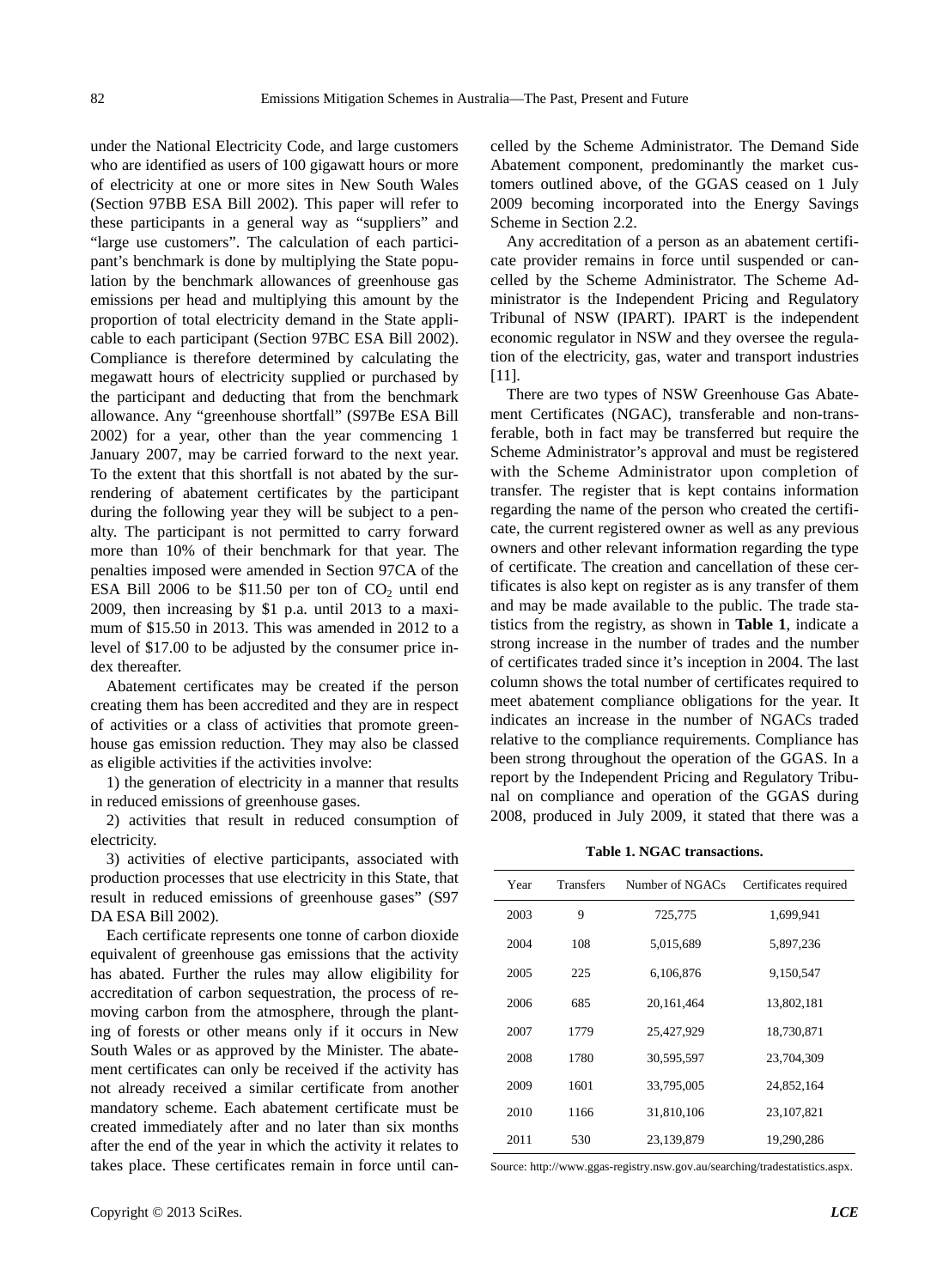shortfall of 2.6% in 2003, 1.6% in 2004, 0.9% in 2005, 0.9% in 2006, 0% in 2007 and 0.01% in 2008 [12]. No shortfalls were allowed to be carried forward in 2007to ensure that NSW met the target in line with the Kyoto Protocol. During 2008 three participants carried forward a small shortfall and two paid a small penalty for noncompliance.

This level of trading reveals some efficiency in certificate transfer provided by the scheme. However the number of certificates created relative to the required number for abatement quantifies the oversupply in the market. The number of certificates increased significantly from 2003, indicating the market was able to create more low cost abatement opportunities than was anticipated. It is most notable in 2006-2007 with a number of companies creating certificates by providing energy efficient light bulbs and efficient showerheads.

The fall in price as a result of this in 2007 can be seen in **Figure 1** which shows the weekly price, provided by the Australian Financial Markets Association (AFMA), and volumes provided by Next Generation Energy Solutions, which maintain records for over 90% of the market. AFMA data consists of weekly bid and ask quotes from dealers in the carbon markets and the price is taken as the midpoint between these two values. (Volumes prior to 2003 were not available). This fall in price is further discussed in section three of this paper. The graph shows that while prices were relatively stable since the fall in 2007 until the end of 2010 the trading volume shows great variation. As this scheme was known to cease with the introduction of the carbon tax the price has fallen to its lowest levels since inception in a freefall since the middle of 2011.

It was estimated that the GGAS delivered 4.7 million tonnes of concentrated  $CO<sub>2</sub>$  that would cause the same level of radiative forcing as a given type and concentration of greenhouse gas  $(CO<sub>2</sub>-e)$  abatement in 2010 and that it was the third largest single abatement policy measure [13]. This would indicate a level of success on the part of the scheme with Daley and Edis stating that this scheme, along with the MRET and Qld Gas Scheme, to be discussed, contributed more than 40% of Australia's



**Figure 1. NGAC weekly price and volume.** 

emissions reductions since 1997. The NGAC abatements were achieved at the lowest cost of these schemes at around \$15 to \$40 per tonne  $CO<sub>2</sub>$ -e. It produced reductions greater than the legislative requirement in the period 2003 to 2011. However, it should be noted that also other grants, rebates etc. would have contributed to the take up of reduction mechanisms such as more solar energy use by the general public. Only since 2007 has there been a relationship between NGACs and electricity prices with tangible evidence during this period of an increase in investment in renewable energy [14].

#### **2.2. The NSW Energy Savings Scheme**

The NSW Energy Savings Scheme (ESS) was established through the Electricity Supply Act 1995 and is supported by the Electricity Supply (General) Regulation 2001 and two sets of rules, the Energy Savings Scheme Rule of 2009 and the Ministerial Order and Scheme Regulator Exemptions Rule No. 1 of 2009 [15]. The goal is to: "to assist households and businesses to reduce electricity consumption and electricity costs; to complement any national scheme for carbon pollution reduction by making the reduction of greenhouse gas emissions achievable at a lower cost; and to reduce the cost of, and the need for, additional energy generation, transmission and distribution infrastructure." (Overview,

http://www. ess.nsw.gov.au/).

It is estimated the scheme will reduce electricity by 8.5 million megawatt-hours (MWh) in the first four years. It commenced on 1 July 2009, taking over from the Demand Side Abatement component of the GGAS, and was developed to complement the Federal Government's proposed Carbon Pollution Reduction Scheme (CPRS). As noted in Section 2.1 this will now be a carbon tax and the ESS is to continue alongside this tax. It is planned to continue operation until 2020 or until a Federal scheme is introduced with similar objectives. The Scheme is regulated by IPART.

Scheme participants include electricity retailers and generators who supply direct to a customer and market customers who buy or sell electricity in NSW. Energy Savings certificates (ESCs) are created for activities which reduce electricity consumption or increase electricity usage efficiency. The initial targets for participants were 0.4% of total electricity and will increase to 4% in 2014. The allocation for participants is in proportion to their liable electricity sales. Penalties for non-compliance are \$24.50 per ton of  $CO_2$ -einitially and may increase by changes in the consumer price index. The maximum allowable shortfall is 20% except for the first year, when participants may have a shortfall of up to 50%.There had only been one year's compliance results at the time of writing. A total of 289,118 ESCs were required to meet obligations and only 148,928 were surrendered. Most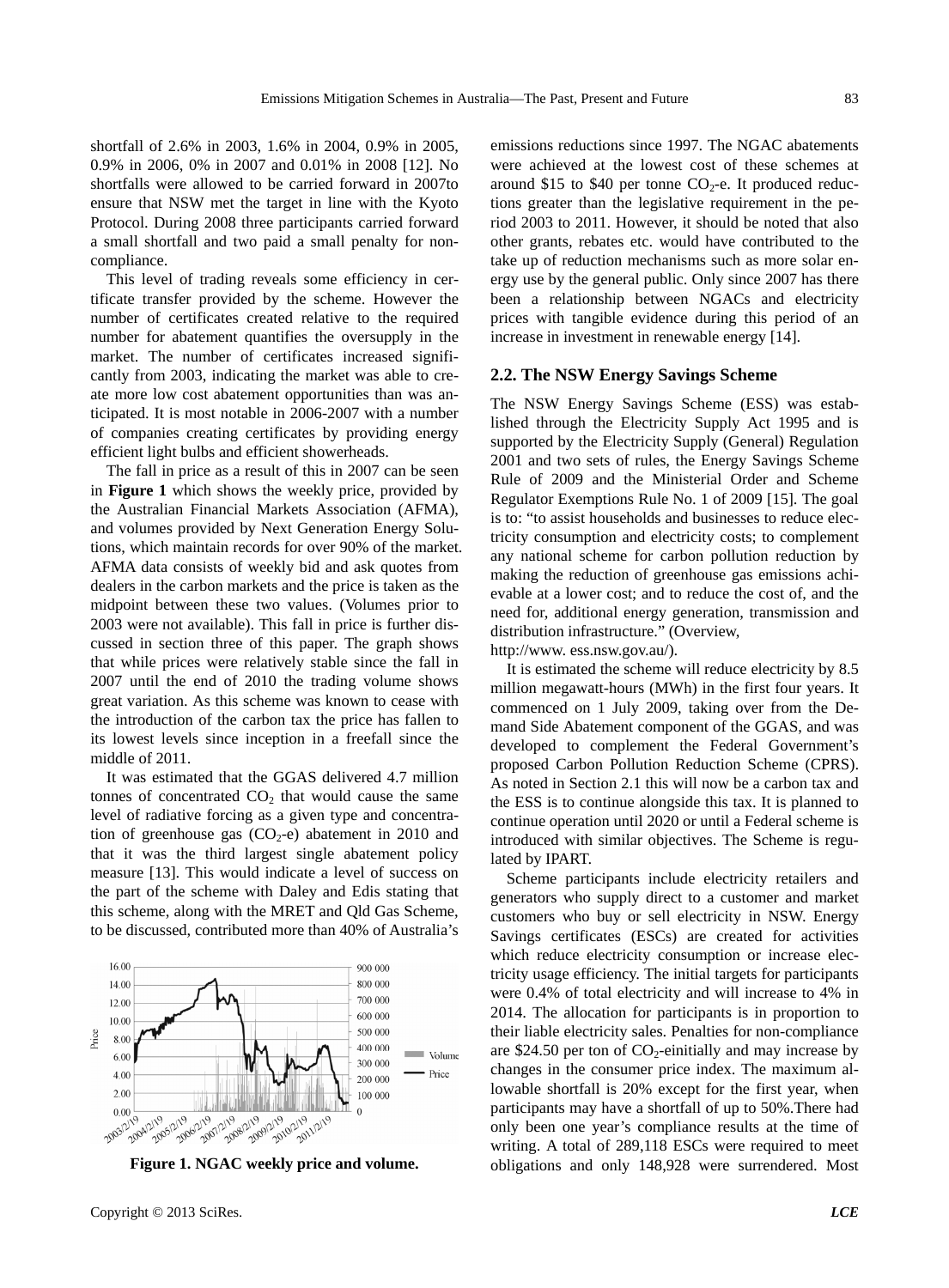achieved at least the minimum level required for the first year with their balances being carried forward to 2010. Penalties were paid equivalent to 347 ESCs. Some of the shortfall was attributable to Jackgreen International Pty Ltd, an electricity retailer, which went into voluntary administration in December, 2009 and was suspended from trading.

#### **2.3. The Australian Capital Territory Greenhouse Gas Abatement Scheme**

The Australian Capital Territory Greenhouse Gas Abatement Scheme (ACT GGAS) commenced operation on 1 January 2005 and is legislated under the Electricity (Greenhouse Gas Emissions) Act 2004. It began with the same design as the NSW GGAS scheme and effectively mirrored it until 20 June 2009. In November 2007 the scheme was extended from finishing in 2012 to run until 2020. In line with the NSW GGAS it establishes targets for greenhouse gas emission reductions for the benchmark participants, at this stage it only applies to retail suppliers of electricity but may include large electricity users in the future. The targets are the same as the NSW scheme as discussed in Section 2.1 of this paper. Like the NSW Scheme, the NSW IPART is the scheme administrator. Also like the NSW scheme it ceased operation on 30 June 2012 with the introduction of the carbon tax.

The Independent Competition and Regulatory Commission states in its overview of the ACT GGAS that abatement certificates may be created by [16]:

- "reducing the greenhouse gas intensity of electricity generation;
- Generating low emission intensity electricity;
- Demand-side abatement activities which involve reducing consumption, or increasing the efficiency of the consumption of electricity; or
- Carbon sequestration activities."

The compliance rules also closely mirror the NSW scheme with penalties assigned to those who fail to meet their benchmarks. Both NGACs (from NSW and ACT) and Renewable Energy Certificatess (see Section 2.5) can be submitted to meet obligations however they must be in respect to electricity generation and demand in the ACT. For the 2010 year all liable entities submitted their required abatement certificates with none electing to carry forward until 2011. The number of abatement certificates has increased since inception from 312,377 in 2005, 202,724 in 2006, 398,276 in 2007, 675,534 in 2008, 743,151 in 2009, with a reduction in 2010 to 543,006 due to a reduced demand for electricity.

## **2.4. Queensland 13% Gas Scheme**

The Queensland Gas Scheme commenced in 2005 with a goal to expand the Queensland gas industry and reduce greenhouse gases. In order to achieve this, the scheme had initially targeted13% of electricity to be sourced from gas from 2006 onwards. This has increased to 15% and may reach a target of 18% by 2020. It operates under the Electricity Act 1994 and the administrator is the Chief Executive of the Department of Mines and Energy. The Scheme's certificate creators include accredited generators who generate electricity from natural gas, coal seam gas, liquefied petroleum gas and waste gasses. Liable parties are electricity retailers and end use customers who purchase electricity for consumption in Queensland. One Gas Electricity Certificate (GEC) is equal to one megawatt hour (MWh) of eligible electricity generated. If insufficient GECs are surrendered there is a penalty which commenced at \$11.50 per tonne  $CO<sub>2</sub>$  increasing by the CPI, in 2010 it was \$13.13 [17].

In 2010, 32 of 37 liable parties surrendered sufficient GECs to meet their requirements. Of the five who did not meet their requirements four paid the fines and one failed to submit a report, a default assessment and civil penalty was given to this participant. The Annual Report in 2010 stated that gas-fired generation has increased by an additional 672 MWh in 2009. As at 1 September, 2010, a surplus of 4,741,326 live certificates was available to meet future liabilities. **Figure 2** below shows the increase in registered, surrendered and live certificates up until the end of 2010. The scheme would have transitioned into the CPRS however due to the postponement of the CPRS and legislated carbon tax it is not yet clear what transition will occur. It will continue to operate with the 15% target until a federal scheme commences, possibly in 2015. This scheme has reduced abatement by 2.2 million tonnes in 2010 with an anticipated level of 4.3 million tonnes in 2020 if it were still in operation [14].

#### **2.5. Mandatory Renewable Energy Target Scheme**

The Mandatory Renewable Energy Target Scheme (MRET) is the only Australia-wide scheme operating at this time, with discussion currently underway for a new Federal scheme which will be outlined later in this section. It commenced on 1 April 2001, prior to Phase I of

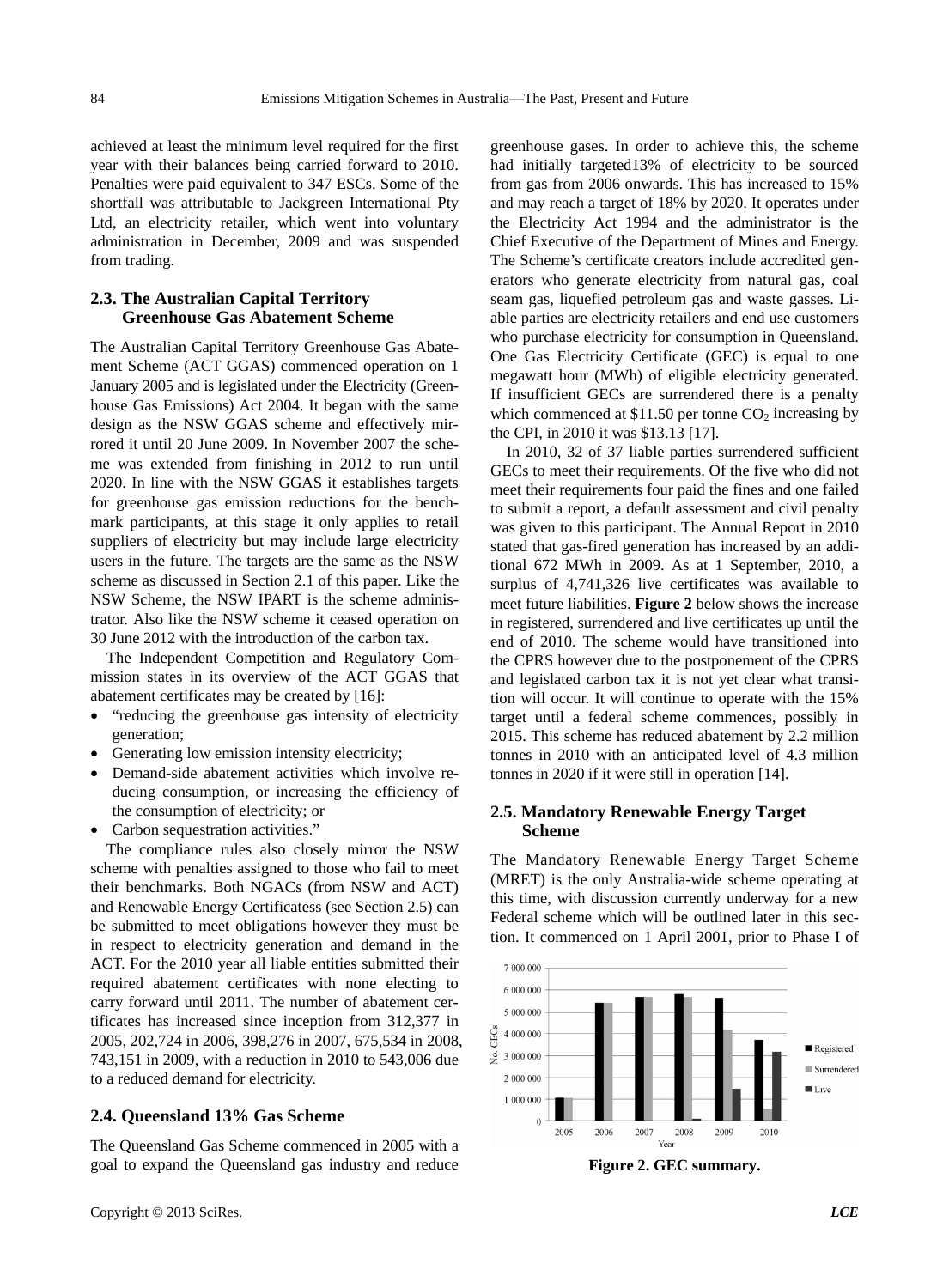the European Emissions Trading Scheme which commenced operation in January 2005. The MRET was introduced under the Renewable Energy (Electricity) Act 2000 and applies from January 2001 to January 2021. The goal was to encourage additional generation of electricity from renewable energy resources and thereby reduce greenhouse gas emissions, and to ensure that renewable energy sources are ecologically sustainable with the aim to generate 9500 GWh of extra renewable energy by 2010 [18]. It is seen as an important complement to the newly introduced carbon tax.

Trading in Renewable Energy Certificates (REC) is over the counter and one REC is equal to one MWh of electricity. Renewable sources of electricity include hydro, wave, tide, ocean, wind, solar and various types of waste. Certificates may be created for each whole MWh of electricity generated by the power station from these renewable sources that is above the baseline amount required. The installation of solar water heaters creates certificates for the owner of the heater at the time of the installation. All created certificates must be registered by the Renewable Energy Regulator before being able to be traded under the MRET. The liable entities include suppliers and wholesale buyers of more than 100 MWh of electricity [19]. The scheme administrator is the Office of Renewable Energy Regulator (ORER). The number of certificates required to be surrendered under the scheme is determined by calculating the Renewable Power Percentage (RPP) for the year and multiplying it by the total electricity acquired under relevant acquisitions during the year. The RPP is calculated by the following formula:

> $RPP_t = RPP_{t-1} \times \frac{Required\ GWh\ of\ renewal} {Required\ GWh\ of\ renewal}$ source electricity for year t source electricity for year  $t - 1$  $\times$

The initial RPP was 0.24% for 2001 and the required amounts change from year to year. The required gigwatt-hours (GWh) of renewable source electricity increased from 300 in 2001 to 9500 in 2010. Legislation to implement an expanded national Renewable Energy Target Scheme (RET) was passed on 20 August 2009. The original Act, under which the MRET was implemented, the Renewable Energy (Electricity) Act, was enhanced by the *Renewable Energy* (*Electricity*) *Amendment Act* 2009 (Commonwealth Amendment Act). The goal of the new Federal Government-implemented RET is to deliver on the Government's commitment to ensure that 20 per cent of Australia's electricity supply will come from renewable sources by 2020. This goal is a targeted growth of over four times the current goal to 45,000 GWh in 2020. The commodity name and equivalence in MWh of electricity generation remains the same at one REC equal to 1MWh. The Office of Renewable Energy Regulator remains the regulator of the Scheme.

Renewable energy shortfalls incur a charge if the amount is 10% or more for the year, otherwise they may be carried forward to the next year. In addition to the charge of \$40 per MWh shortfall, the whole amount must be made up over the next three years. Registered RECs can be voluntarily surrendered—this effectively removes the RECs from the market thereby further reducing the level of greenhouse gas emissions.

Compliance has been high throughout the scheme's operations and in the most recent annual report suggests that compliance has ranged from 92.3% in 2001 to 99% and above for all subsequent years. The scheme achieved greater reductions in greenhouse gas emissions than its legislative requirement for 2001 to 2010 [14]. Also worth noting is that not all shortfalls resulted in the payment of the penalty of \$40/MWh, as shortfalls within 10% of the total requirement are carried forward and added to next year's target [20]. **Table 2**, using data from the annual reports, shows the number of transfers and the number of RECs traded from 2001 through to 2010. The last column indicatesthe number of certificates required to meet the Renewable Energy Target in MWh each year. It shows an increase in thenumber of RECs traded relative to the target levels for compliance from around 1:1 to approximately 5:1.

**Figure 3** displays the weekly price and volume for the RECs from the beginning of 2003 through the end of 2010 after which time the splitting of the RECs into the large and small scale certificates occurred as discussed below. There has been relatively steady volume with some areas of volatility which mostly appear to be related to changes in legislation and the uncertainty that this reflects. Similar to the NGACs, there is no statistically significant relationship between volume and the price of RECs. **Figure 5** also shows the fall in prices in 2007 similar to the NGACs due to the oversupply of certificates.

**Table 2. REC Transactions from 2001 to 2010.** 

| Year          | <b>Transfers</b> | Number of RECs | Target MWh |
|---------------|------------------|----------------|------------|
| 2001 and 2002 | 417              | 1.446.378      | 1,400,000  |
| 2003          | 548              | 2,688,418      | 1,800,000  |
| 2004          | 791              | 5.218.713      | 2,600,000  |
| 2005          | 1010             | 6,935,314      | 3,400,000  |
| 2006          | 1338             | 11,165,781     | 4,500,000  |
| 2007          | 1493             | 11,993,060     | 5,600,000  |
| 2008          | 2793             | 17,243,633     | 6,800,000  |
| 2009          | 4157             | 29,024,622     | 8,100,000  |
| 2010          | 10,710           | 63,834,001     | 12,500,000 |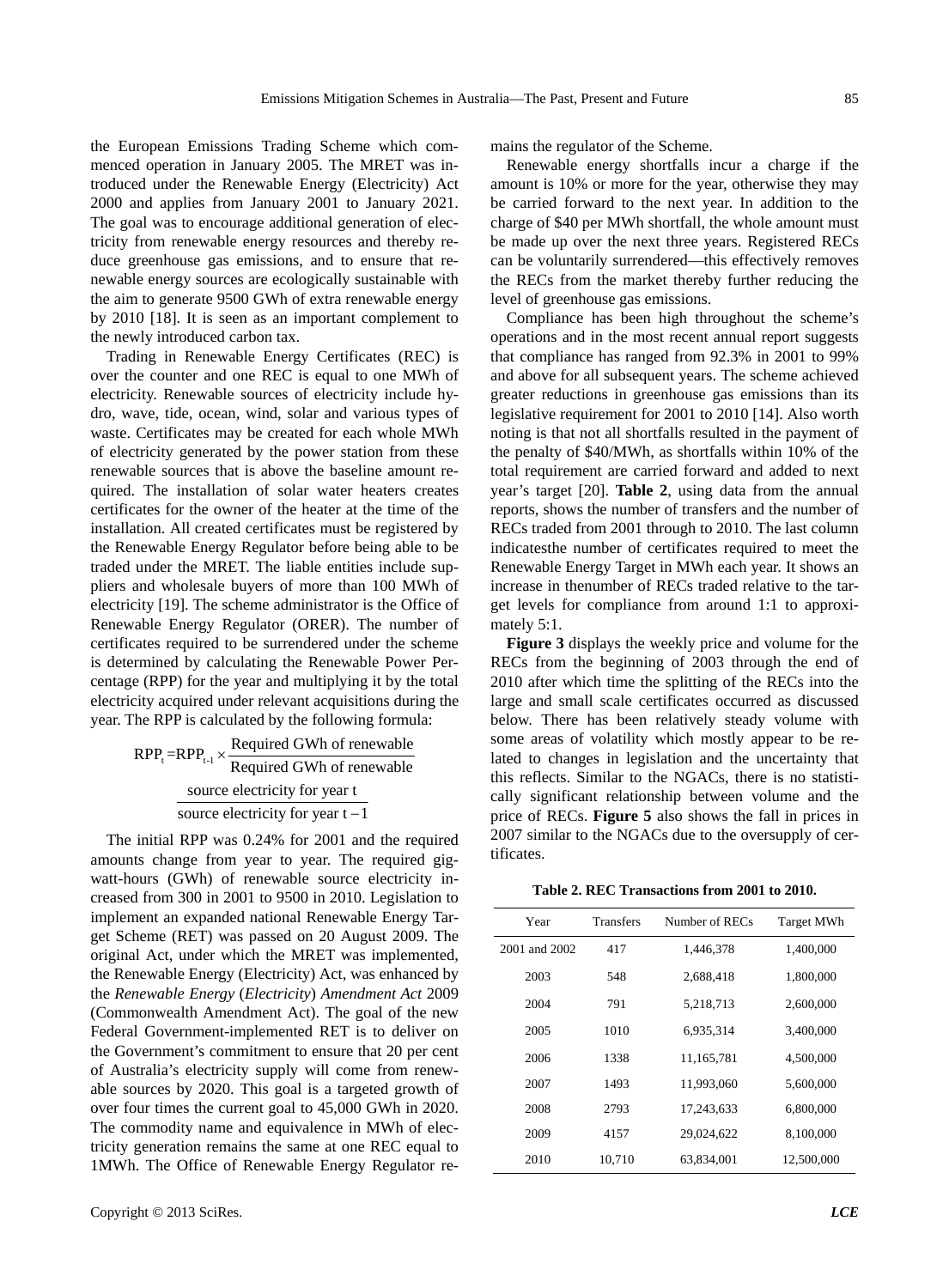On 26 February, 2010 the Government announced further changes to the scheme. The revisions, as explained in the Department of Climate Change website, were "to provide greater certainty for households, large-scale renewable energy projects and installers of small-scale renewable energy systems like solar panels and solar water heaters". They entail separating the targets for large scale renewable energy projects from small-scale ones. This change should ensure that the 45,000 GWh target is met even if the uptake on small scale projects is less than expected. The Large Scale Renewable Energy Target (LRET) allows the liable entities to meet their obligations with projects covering large-scale renewable energy projects like wind farms, commercial solar and geothermal energy. It will operate in a similar way to the MRET. The Small-scale Renewable Energy Scheme (SRES) allows small-scale technology certificates (STCs) to be created by small-scale technologies like solar panels and solar water heaters. The STCs will commence at a value of \$40 and the price will be monitored over time to ensure it remains appropriate. The SRES is a voluntary arrangement and has no cap on the amount of STCs created.

**Figures 4** and **5** show the weekly prices and volumes for both schemes in 2011. The LREC price has remained high with volumes reducing over the year, indicating the higher cost of reductions in emissions. STCs show a more volatile price and much higher levels of volume, an indication of the greater ease of certificate creation as discussed with the NGACs.

The targets for these large scale projects are shown in **Table 3**, including the original and amended levels. The amended levels include the anticipated 4000 GWh p.a. amended levels include the anticipated 4000 GWh p.a.<br>
from the SRES and the increasing levels from the LRET.<br>
Daley and Edis found that this scheme produced an-<br>
Daley and Edis found that this scheme produced an-

nual reductions in 2010 of 8.8 million tonnes of abatement with an estimated level of 29.9 million tonnes in 2020. This is achieved at the relatively low cost of \$30 to  $$70$  per tonne CO<sub>2</sub>-e [14].

#### **2.6. Victorian Renewable Energy Target Scheme**

The Victorian Renewable Energy Target Scheme (VRET) was enacted under the Victorian Renewable Energy Act 2006 which was passed on 19 September, 2006 and commenced operating on 1 January, 2007. The goal was to increase electricity generated from renewable energy



**Figure 3. REC weekly price and volume.** 



**Figure 4. LRET certificates weekly price and volume.** 



sources to10% by 2016. Coverage included all electricity retailers and large wholesale purchasers of electricity in Victoria.

Interim annual targets were set to ensure consistent progress towards achieving the 3274 GWh target by 2016 to ensure that all of the investment does not occur in the final years of the scheme. The Essential Services Commission of Victoria was responsible for registering persons, accrediting renewable energy power stations, maintaining registers, overseeing the creation, registration, transfer and surrender of the Victorian Renewable Energy

**Table 3. Required GWh of renewable source electricity.**

| Year                       | 2011 | 2012 | 2013 | 2014 | 2015 | 2016 | 2017 | 2018 | 2019 | 2020 to 2030 |
|----------------------------|------|------|------|------|------|------|------|------|------|--------------|
| Original Target (GWh '000) | 10.4 | 12.3 | 14.2 | 16.1 | 18   | 22.6 | 27.2 | 31.8 | 36.4 | 41           |
| New Target (GWh '000)      | 14.4 | 16.3 | 18.2 | 20.1 | 22.0 | 26.6 | 31.2 | 35.8 | 40.4 | 45.0         |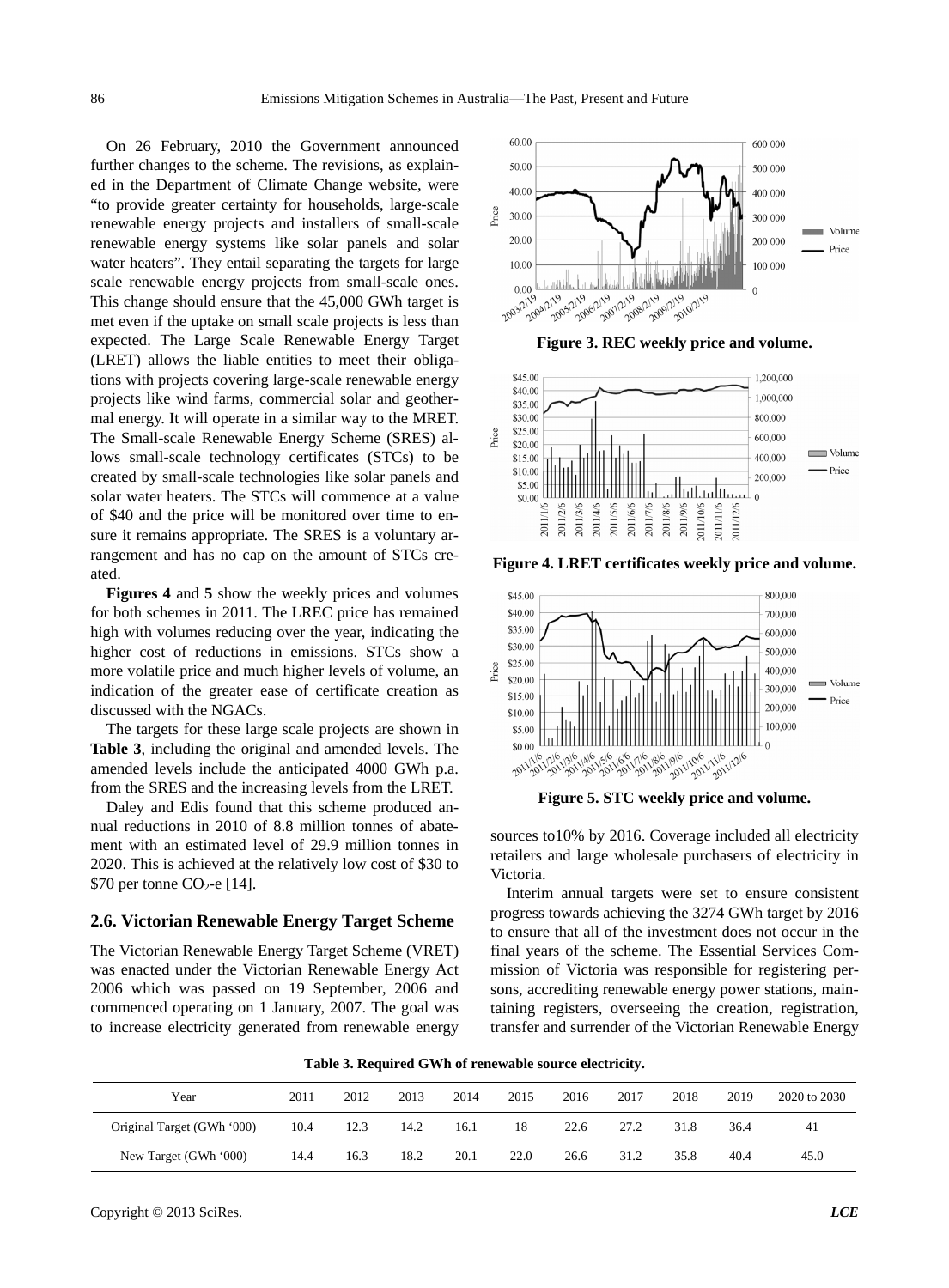Certificate (VREC), imposing penalties, conducting audits and monitoring compliance with the [21].

Each VREC represents one MWh of eligible renewable electricity. VRECs can be created:

- for small generation units—after the unit is installed, or
- for accredited power stations—for renewable energy electricity generation utilising scheme capacity.

In the first year of operation (2007) there were no liability targets applied, however relevant entities were required to submit an audited statement. All twenty-one entities submitted their reports. In 2008 there was a shortfall of Renewable Energy Certificates surrendered of 67,200. This shortfall was incurred byten entities with a total penalty paid of \$2,950,080 as detailed in the Victorian Renewable Energy Target Scheme Annual Report 2008. In December 2008 the Victorian Government agreed to transition the VRET into the new RET, discussed above in Section 2.5. Therefore 2009 was the final year of VRET obligations by the participants in the scheme. Three entities encountered a shortfall obliging them to pay a penalty of \$74273.85. An amount of \$11,083.59 of this was associated with Jackgreen (International) Pty Ltd which went into voluntary liquidation [22].

### **2.7. The Victorian Energy Efficiency Target Scheme**

The Victorian Energy Efficiency Target Scheme (VEET) was established through the Victorian Energy Efficiency Target Act 2007 and is supported by the Victorian Energy Efficiency Target Regulations 2008. The goal is to: "to promote the reduction of greenhouse gas emissions by establishing the VEET scheme which: 1) provides for the creation and acquisition of energy efficiency certificates and 2) requires the surrender of energy efficiency certificates." (The Victorian Energy Efficiency Target Act 2007, Part 1, Section 1) [23]

It commenced on 1 January 2009 with a target of reducing greenhouse gas emissions by 2.7 million tonnes per annum during its first three year phase increasing to 5.4 million in the second three year phase. The three year phases are planned to continue until 2029. The scheme aims to achieve this by placing a requirement on large Victorian electricity retailers, known as relevant entities, to surrender a specified number of energy efficiency certificates (VEECs) each year. These certificates may be created or purchased in the market with each certificate representing one tonne of greenhouse gas abated.

The Scheme is maintained by the Department of Primary Industries with administration through the Essential Services Commission [24]. There were 14 relevant entities for the 2011 years who all surrendered a sufficient number of VEECs to acquit their liabilities for the period. For the first three year period 8,058,781 VEECs were surrendered meeting the legislated requirements for the schemes target.

#### **2.8. Carbon Pollution Reduction Scheme**

The Carbon Pollution Reduction Scheme (CPRS) was passed by the House of Representatives on 4 June 2009. The Bill's aim was to give effect to Australia's obligations under the Climate Change Convention and the Kyoto Protocol and, in general, support an effective global response to climate change. It was a cap and trade scheme which was set to commence at a price of \$10 per tonne  $CO<sub>2</sub>$ -e greenhouse gas emissions. The number of emission permits issued would have been capped by the Australian Government in order to ensure greenhouse gas emissions would reduce over time to achieve the target levels. Some of the permits would have been auctioned and others directly allocated to businesses [25].

According to the scheme, Australia would unconditionally reduce its emissions by 5 per cent compared with 2000 levels by 2020 and would reduce its emissions by 15 per cent by 2020 if there was an international agreement where major developing economies commit to substantially restrain emissions and advanced economies take on commitments comparable to Australia's. The coverage would broadly include persons who are responsible for greenhouse gas emitted from the operation of a facility, who import, manufacture or supply synthetic greenhouse gas and who import, produce or supply eligible upstream fuel. They must surrender equivalent eligible emissions units. There would be a cap which limits the total number of auctioned emissions units, which would generally be transferrable, most of which would be issued through an auction.

The Bill was then put to the Australian Senate twice in 2009 and was rejected on both occasions. The 2010 version of the Bill with amendments went to the Senate on 24 February 2010 but was adjourned until the next sitting. The government continued to indicate that it would go to the next sitting and remained committed to commencing the scheme in 2012. However this did not eventuate with the Government stating in April 2010that it had been dropped from the most recent four year estimates in the next budget. Resources Minister Martin Ferguson told Radio National on 27 April 2010 that it was clear that there was not enough support to pass the legislation [26]. Further he indicated that the lack of any significant progress at the UNFCCC in Copenhagen meant that it would be preferable to reassess the CPRS after the end of the Kyoto Protocol's first commitment period at the end of 2012.

## **2.9. Carbon Tax**

In September 2010 the Federal Government established the Multi-Party Climate Change Committee to explore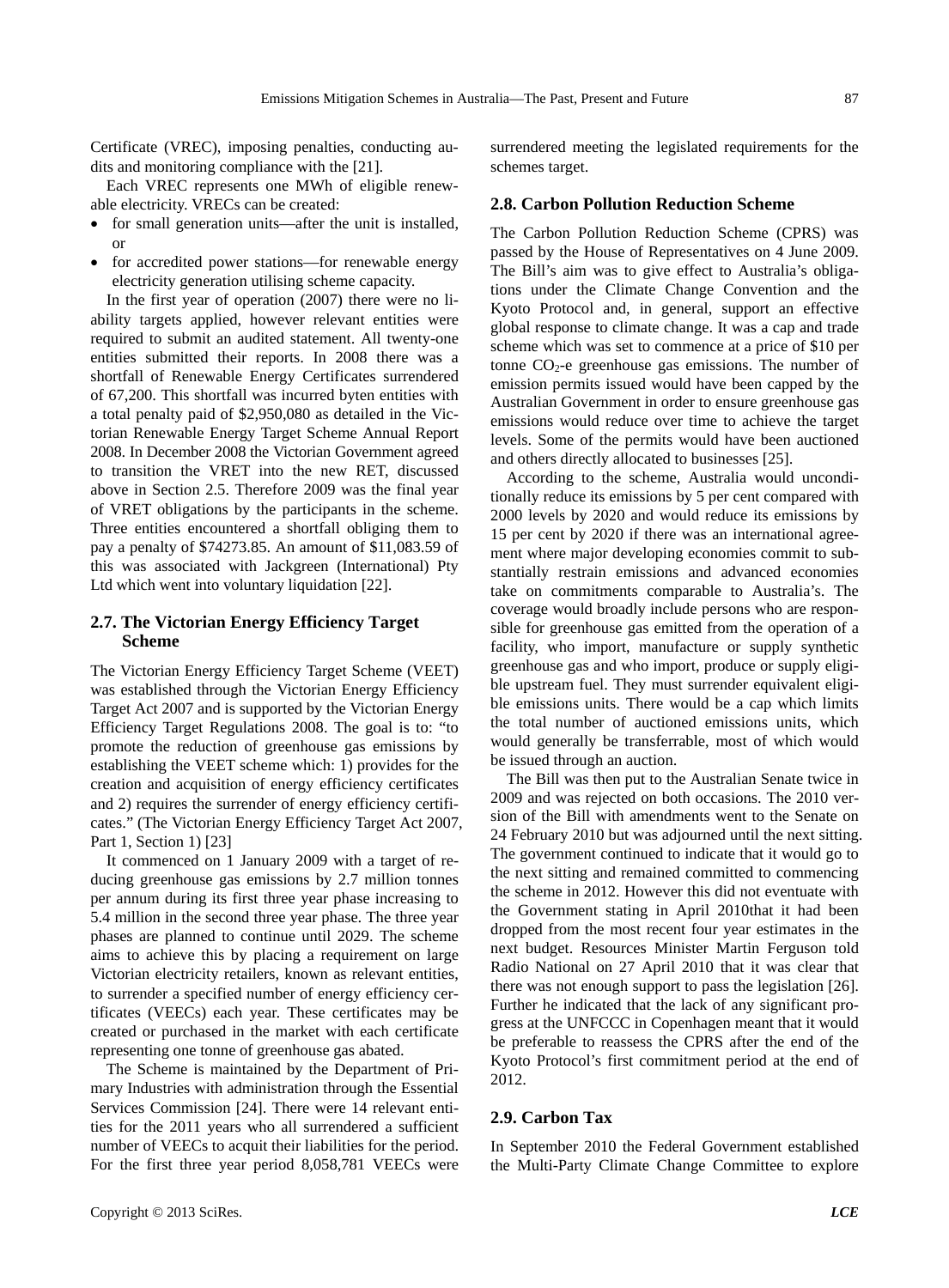options for implementing a carbon price to mitigate climate change. This committee was made up of members of the current Federal Labor Government, independents and the Australian Greens Party. No members of the Liberal Opposition were included in the committee. On 10 July 2011 the Government released details of the plan proposed by the committee in a document called the Clean Energy Agreement [27]. The Clean Energy Bill 2011 was passed in the House of Representatives on 12 October and the Senate on 8 November, 2011. The proposal was for a carbon tax which was implemented on 1 July, 2012.

It was initially suggested that the carbon price would be set through a tax being levied on approximately 500 of the largest carbon polluting companies in Australia. However, the list of liable entities that was released in June 2012 included only a total of 294 liable entities. The list contains companies that produce  $25,000$  tons of  $CO<sub>2</sub>$ -e emissions each year such that most major power stations, mines and heavy industry will have to pay the tax. Also a number of local government areas, in total 34 councils, will require emissions permits, in particular those with a population greater than 20,000 and those that own landfills.

The tax has been set at \$23 per tonne and will rise by 2.5% p.a. in real terms to \$24.15 for the 2013-14 financial year and \$25.40 for the 2014-15 financial year, until 30 June 2015, when the price will be set by the market in an emissions trading scheme. The scheme is administered by a new authority, the Clean Energy Regulator (CER), which issues units known as carbon units. In the first three years in which the market is setting the price there will be a floor price of \$15. This will increase by 4% p.a. in real terms and a ceiling price of \$20 above the likely international price will increase at 5% p.a. in real terms.

As part of the scheme, assistance has been provided to households who may be affected by increased costs through e.g. pension increases, allowances and family payments and income tax cuts. There will also be a Jobs and Competitiveness Program supporting local jobs and production and a Clean Technology Program to assist the manufacturing sector. Further a Clean Energy Finance Corporation (CEFC) will be established to drive innovations in clean energy and the Australian Renewable Energy Agency will coordinate and support research and development in new renewable energy technologies. The target of the scheme is to ensure that 20% of Australia's electricity comes from renewable energy by 2020.

The current plan under the Governments' Clean Energy Future is for the carbon tax to transition into an emissions trading scheme on 1 July 2015. This is likely to be based on the CPRS however these details are as yet undecided. It is also proposed that this emissions trading scheme to be linked to an international carbon market or markets at this time. Early discussion has indicated this is likely to be the EU ETS however again this is as yet undecided.

## **3. Key Issues in Emissions Mitigation Schemes**

One of the most important issues in any emissions mitigation scheme is the method of permit allocation, which in general may be referred to as auction versus grandfathering. Grandfathering, where emitters areal located free permits in relation to their historical requirements, is to ensure that no company is overly burdened with the expense of reducing their emissions and to ensure that they are able to continue in business while reducing the emissions. This allocation method is dominant in US sulphur trading, the longest running scheme of this type. It is simple and popular with emitters, partly as it enables them to participate in the allocation process but also it may give some current emitters windfall profits. Another advantage for them is that new entrants may be disadvantaged as it is based on past emissions therefore new entrants in, e.g. electricity production, will have difficulty producing evidence of a requirement for permits. This requirement significantly reduces their competitiveness. It may also create perverse incentives to overestimate requirements; the base year chosen will affect this possible incentive.

Auctioning where emitters buy permits means there is no compensation for emitters. It is seen to be transparent and efficient. A further benefit of auctioning is that it is possible for auction revenues to enter general government revenue and ideally to reduce the costs of greenhouse gas emissions on the community. It has also been suggested that over-allocation under grandfathering was the major cause of the fall in EU-ETS prices in April 2006 and the fall in the NGACs in 2007. Betz and Misato [28] in their analysis of lessons learnt from the EU-ETS suggest that higher levels of auctioning or the tightening of rules for new entrants and closure will ensure an efficient marketplace. In Phase III of the European Union Emissions Trading Scheme (EU-ETS) the level of auctioning will increase from around 3% to at least 50% [29].

Another issue to consider is whether the scheme would follow a cap and trade approach, which is where a fixed amount of emissions allowances are allocated. In this case penalties are set for noncompliance. The cap provides not only an incentive to comply but also caps the cost of compliance and therefore adds to the certainty provided by the scheme. It enables a maximum cost to be incorporated into the investors' compliance calculations. A "make-good" provision may be required, where if permit holders exceed their permit holdings at the end of the compliance period they have not only to pay the penalty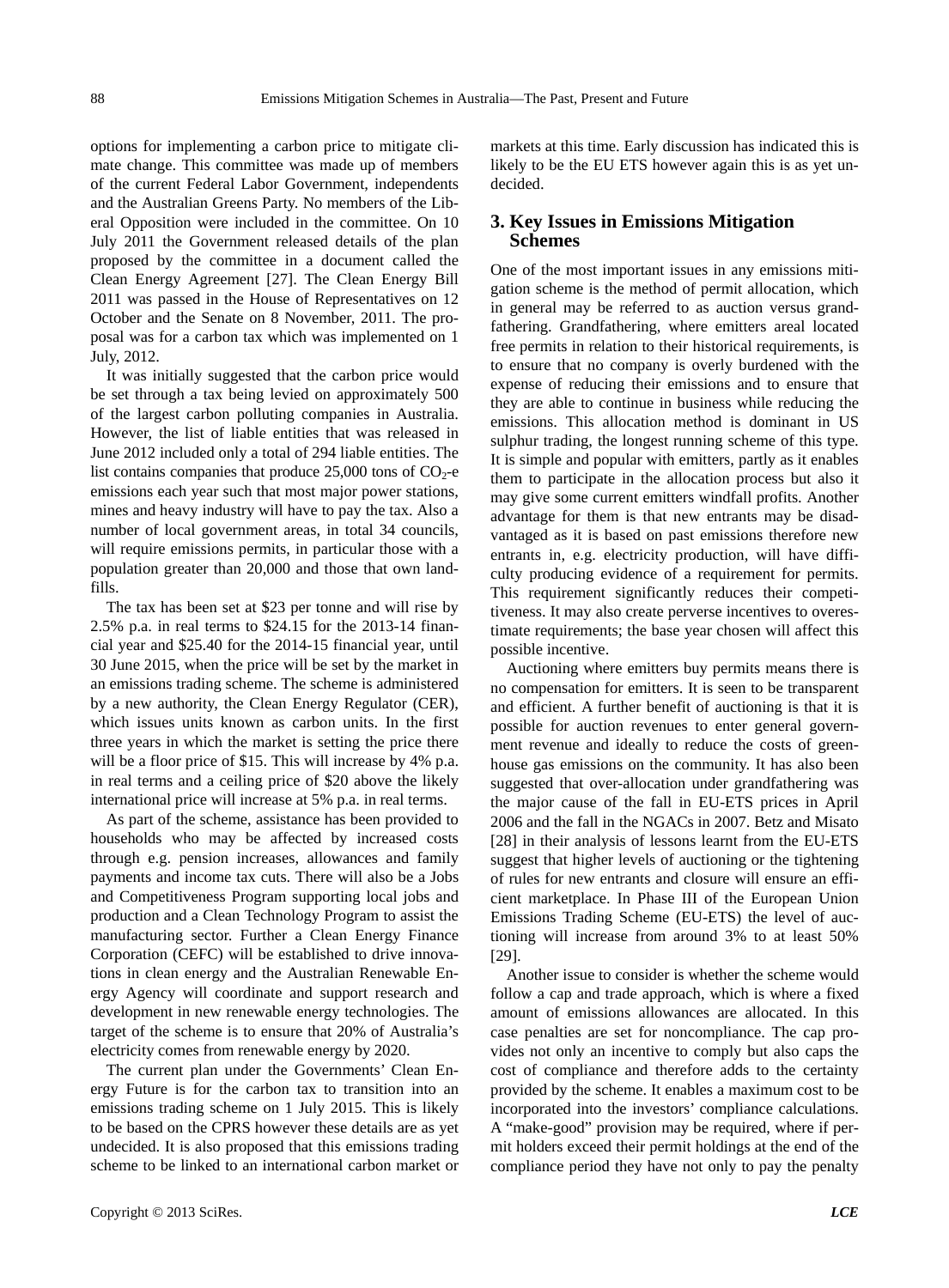but also to surrender the appropriate number of permits from their next years' allocation or purchases. The EU-ETS uses large fines and industries have to make up the missed emission reductions in the next year of the scheme. Early in the scheme they were allowed additional allowances if they had unusually high emissions if these were due to a "force majeure" or act of God. Other schemes, such as in the US, use make up provisions but not necessarily on a one to one basis. For example the over the counter regional sulphur trading program is on a three to one basis [30].

Banking allows participants to bank excess permits from current allowances for use in future years when it is anticipated abatement costs will be higher. The decision whether to allow this or not from an environmental perspective is not a problem as climate change is caused by an accumulation of greenhouse gases, not so much from the timing of their dispersion into the atmosphere. However this feature is an important consideration when it has an impact on prices and liquidity. The EU-ETS allowed banking in the first phase but banking between phases was at the discretion of the member states [31]. The complementary side to banking is the ability to borrow permits from the future—which is a far more contentious issue due to the risk that they may never be repaid. Some borrowing has been allowed in EU-ETS and in the USA. The NSW GGAS allows a limited shortfall providing it is made up the following year.

## **4. Future Perspectives**

There remain climate change sceptics, however, the overriding evidence continues to indicate climate change is a real issue. The UNFCCC website states that human activity has increased the thickness of the blanket of greenhouse gases around the earth resulting in an increase in the global temperatures. This increase has and will continue to alter the complex systems that allow life to continue on earth. Specifically, levels of cloud cover, rainfall, wind and ocean currents are affected which contribute to changes in the distribution and survival of plant and animal species. While predictions of the level of changes in the climate system vary considerably, they all seem to forecast extreme weather conditions including frequent flooding and disruptions to food and water supplies.

Australia can be seen to have been attempting to address the issues associated with climate change for over ten years and was one of the earliest instigators of an emissions trading scheme. Appendix 1 outlines the emissions mitigation schemes in operation to date. The Australian approach has differed between states without an overall nationwide perspective. The Australian National Greenhouse Accounts for the September quarter of 2011 show an annual decrease of 1% [32]. Much of this was due to a reduction in electricity generation emissions by 3.8%, in part due to a reduced demand caused by a mild winter. There was also a decrease in fugitive emissions due to flooding in Queensland which reduced coal mining activity. Transport and stationary energy emissions increased during this year, reducing the benefits of the abovementioned reductions. Some of the states have made serious inroads into managing carbon emissions however they appear to be floundering under the uncertainty of what is to come from any proposed CPRS. Likewise, continued global uncertainty stems from a lack of real commitments being made at any of the COPs.

Economically, emissions trading schemes have the ability to provide a fair and transparent way to reduce emissions. The level and cost of abatement by some of the schemes has been discussed in Section 2 while Section 3 outlines many of the issues pertaining to the appropriate type of scheme to introduce. The nature of these issues, and debate about how widespread the schemes' coverage should be, complicate and consequently contribute to the delay of a global response. Passey *et al.* [33] state that "Poorly designed emissions trading schemes could delay meaningful action." The continued response by high emitting nations that they are unwilling to reduce emissions unless there is a fair reduction made by others also may result in a continuation of global inaction.

The highly political nature of climate change action has slowed progress towards an optimal solution in Australia. The former leader of the main federal opposition party was changed due in part to his stance on climate change as was the previous leader of the incumbent party. The current Federal Government is dependent upon Independents and Australian Greens Party representatives in order to remain in power. This has not only limited their policyoptions but has potentially over-complicated its road to an appropriate policy. Australia has achieved the target emissions set by the Kyoto Protocol to date with an increasing surplus over the past four years. The relative success of the existing emissions trading schemes in Australia has not given rise to the introduction of a Federal Scheme. However it is likely that the introduction of a Federal scheme in the form of a carbon tax will pave the way for the development of more complete and effective policy implementations via the CPRS in the future.

## **REFERENCES**

- [1] J. B. J. Fourier, "Memoir sur les Temperatures du Globe Terrestreet des Espacesplanetaires," *Memoires de l*'*Acadeémie Royale des Sciences*, Vol. 7, 1827, pp. 569-604.
- [2] J. Tyndall, "On Radiation through the Earth's Atmosphere," *Philosophical Magazine*, Vol. 25, No. 170, 1863, pp. 200-206.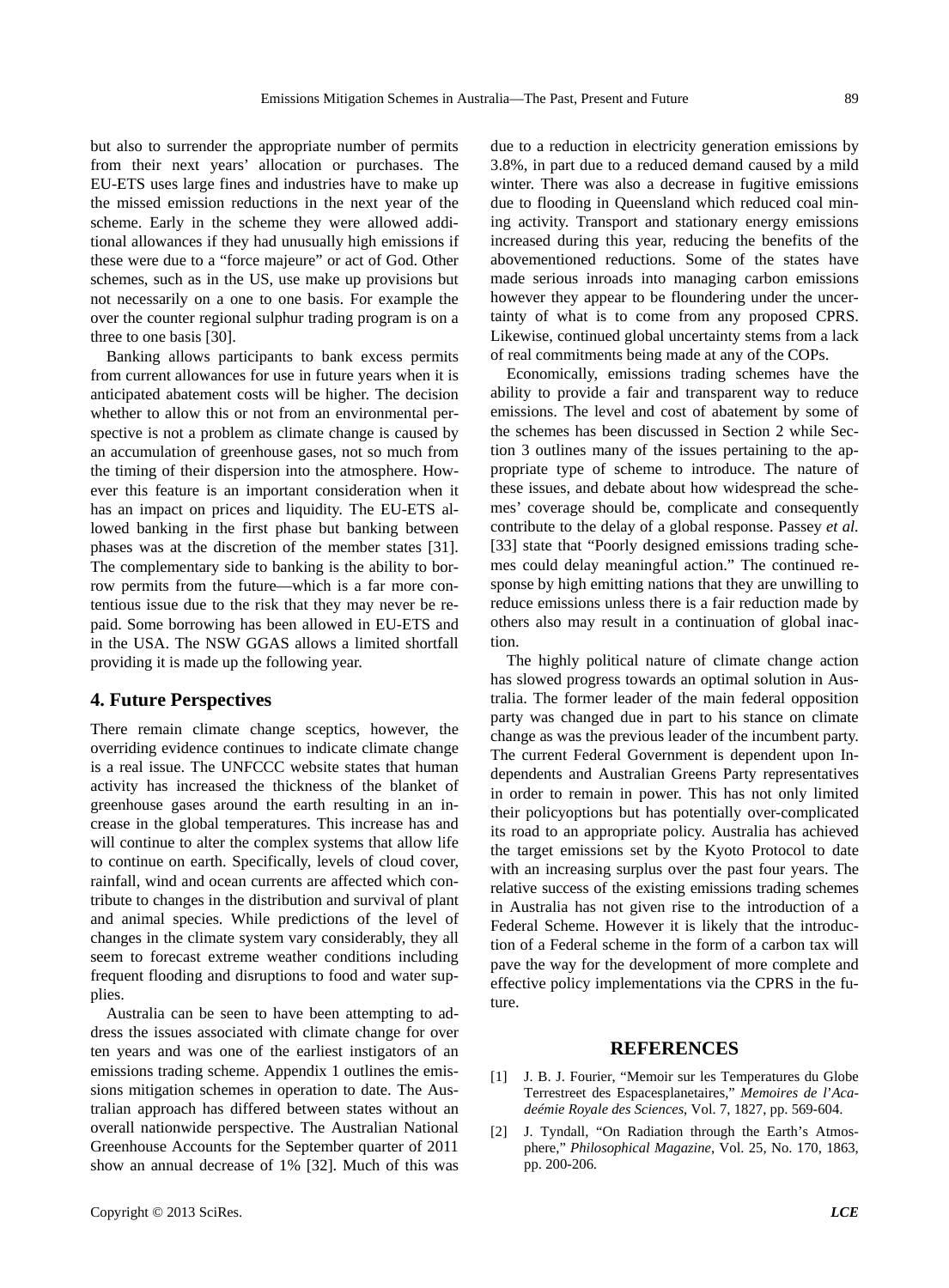- [3] United Nations Environment Program, "Declaration of the United Nations Conference on the Human Environment," 1972. http://www.unep.org/Documents.Multilingual/Default.asp ?documentid=97&articleid=1503
- [4] United Nations Framework Convention on Climate Change, Copenhagen Accord, "Information Provide by Annex 1 Parties Relating to Appendix 1 of the Copenhagen Accord, Appendix 1, Quantified Economy-Wide Emissions Targets for 2020," 2010. http://unfccc.int/home/items/5264.php
- [5] N. Stern, "The Stern Review of the Economics of Climate Change," Cambridge University Press, Cambridge, 2006.
- [6] G. Bates, "Environmental Law in Australia," 5th Edition, Butterworths, Australia, 2005.
- [7] Australian Labor, "Climate Change Plan," 2009. http://www.alp.org.au/where-we-stand/climate-change-pl an
- [8] T. Tietenberg, "Environmental Economics and Policy," 5th Edition, Addison-Wesley Educational Publishers Inc., USA, 2007.
- [9] New South Wales Government, "Introduction to the Greenhouse Gas Abatement Scheme," 2006. http://www.greehousegas.nsw.gov.au
- [10] NSW Greenhouse Gas Abatement Scheme Registry, "Trade Statistics," 2007. http://www.ggas-registry.nsw.gov.au/searching/tradestatis tics.aspx
- [11] Acuiti Legal, "Overview of the NSW Greenhouse Gas Abatement Scheme; Prepared for Independent Pricing and Regulatory Tribunal," Sydney, 2003. http://www.acuiti.com.au
- [12] Independent Pricing and Regulatory Tribunal of NSW, "Compliance and Operation of the NSW Greenhouse Gas Reduction Scheme 2009 Report to the Minister," 2010. http://greenhousegas.nsw.gov.au/documents/SchRep09.p df
- [13] J. Daley and T. Edis, "Learning the Hard Way: Australia's Policies to Reduce Emissions," *Grattan Institute Report No.* 2011, 2011.
- [14] D. Cotton and S. Trück, "Interaction between Australian Carbon Prices and Electricity Prices," *Australasian Journal of Environmental Management*, Vol. 18, No. 4, 2011, pp. 208-222. [doi:10.1080/14486563.2011.625597](http://dx.doi.org/10.1080/14486563.2011.625597)
- [15] Independent Pricing and Regulatory Tribunal of NSW, "Introduction to the Energy Savings Scheme," 2010. http://www.ess.nsw.gov.au/
- [16] Independent Competition and Regulatory Commission, "Overview of the ACT Scheme," 2009. http://www.icrc.act.gov.au/actgreenhousegasabatementsc heme
- [17] Queensland Government, "Queensland Gas Scheme 2008 Liable Year Annual Report," 2009. http://www.dme.qld.gov.au/zone\_files/13percent/qgs\_200 8\_annual\_report.pdf
- [18] Office of the Renewable Energy Regulator, "Office of the Renewable Energy Regulator, Increasing Australia's Re-

newable Electricity Generation," Annual Report 2008, Australian Government 2009. http://www.orer.gov.au/publications/pubs/2008-administr ative-report.pdf

- [19] Office of the Renewable Energy Regulator, "MRET: The Basics," 2010. http://www.orer.gov.au/publications/mret-overview.html
- [20] Australian Greenhouse Office, "Renewable Opportunities: A Review of the Operation of the Renewable Energy (Electricity) Act 2000," Australian Greenhouse Office, 2003. http://www.mretreview.gov.au/report/index.html
- [21] Allens Arthur Robinson, "Victoria to Introduce a Renewable Energy Target," Melbourne, 2004. http://www.aar.com.au
- [22] Essential Services Commission, "Victorian Renewable Energy Target Scheme Annual Report 2008," 2009. http://www.esc.vic.gov.au/public/VRET
- [23] "Victorian Energy Efficiency Target Act 2007, No. 70 of 2007, Version Incorporating Amendments as of 1 January 2012." http://www.legislation.vic.gov.au/Domino/Web\_Notes/L DMS/PubStatbook.nsf/f932b66241ecf1b7ca256e92000e2 3be/1474BEF614D8AEB0CA2573AE00156D7C/\$FILE/ 07-070a.pdf
- [24] Victorian Energy Efficiency Target, "Essential Services Commission." https://www.veet.vic.gov.au/Public/
- [25] Australian Government, "Carbon Pollution Reduction Scheme: Australia's Low Pollution Future: White Paper," 2008. http://www.climatechange.gov.au/whitepaper
- [26] A. Kirk, "Labor Shelves Emissions Scheme," ABC News, 2010. http://www.abc.net.au/news/stories/2010/04/27/2883282. htm
- [27] The Parliament of the Commonwealth of Australia, "Clean Energy Bill 2011, Exposure Draft (28/7/11)," 2011. http://www.climatechange.gov.au/government/submissio

ns/clean-energy-legislative-package/~/media/publications /clean-energy-legislation/exposure-draft-clean-energy-bill -2011-pdf.pdf

- [28] R. Betz and M. Sato, "Emissions Trading: Lessons Learnt from the First Phase of the EU ETS and Prospects for the Second Phase," *Climate Policy*, Vol. 6, 2006, pp. 351-359.
- [29] Department of Energy and Climate Change, "EU ETS Phase III (2013-2020)." http://www.decc.gov.uk/en/content/cms/emissions/eu\_ets/ phase\_iii/phase\_iii.aspx
- [30] National Emissions Trading Taskforce., "Possible Design for a National Greenhouse Gas Emissions Trading Scheme,"(2006. http://www.emissionstrading.nsw.gov.au
- [31] Pew Center on Global Climate Change, "The European Union Emissions Trading Scheme (EU-ETS) Insights and Opportunities," 2005. http://www.greenhouseinfo.nsw.gov.au
- [32] Department of Climate Change and Energy Efficiency, "Australian National Greenhouse Accounts," September Quarter 2011, 2011.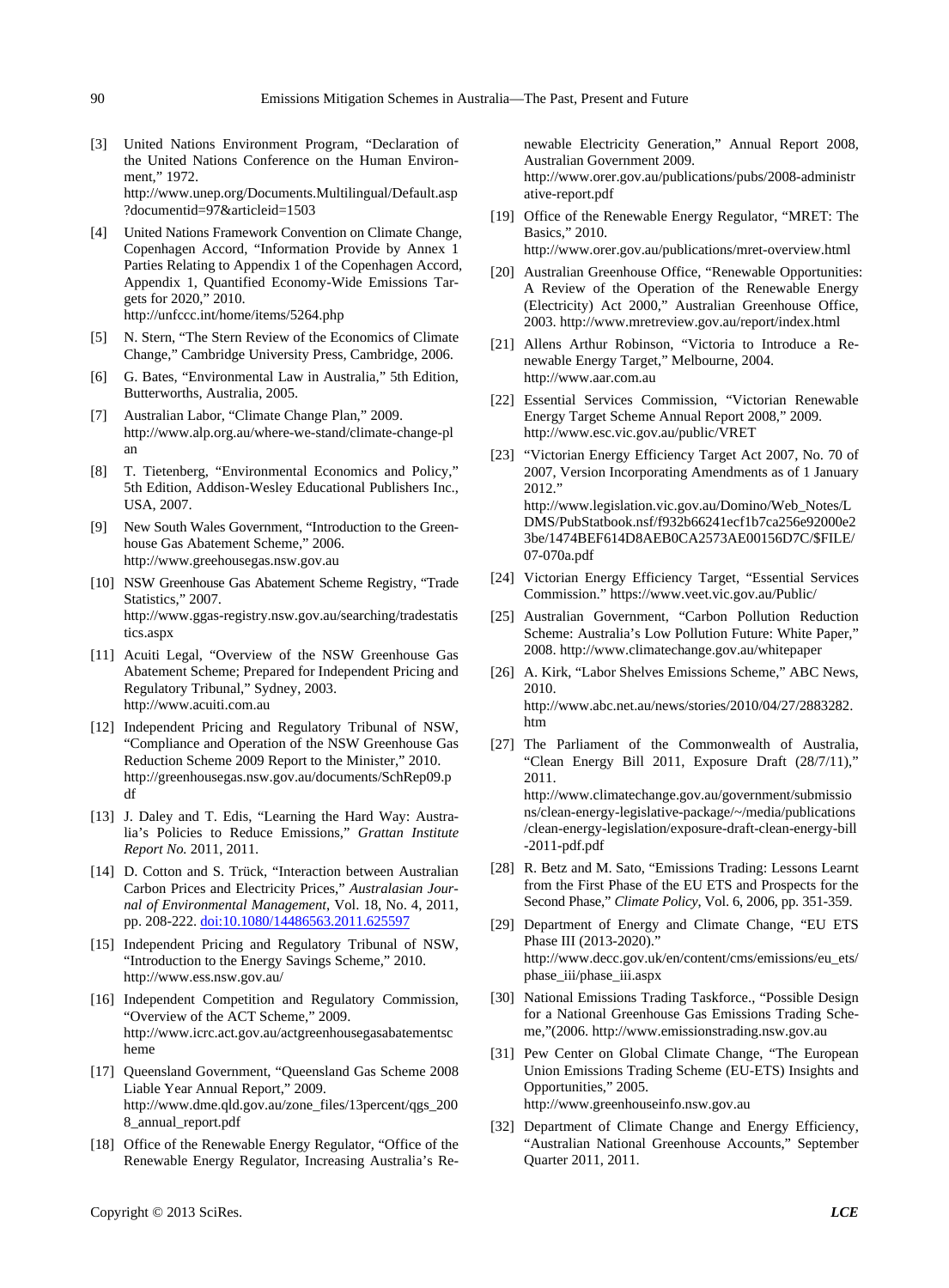[33] R. Passey, I. MacGill and H. Outhred, "The Governance Challenge for Implementing Effective Market-Based Climate Policies: A Case Study of the New South Wales

Greenhouse Gas Reduction Scheme," *Energy Policy*, Vol. 36, No. 8, 2008, pp. 3009-3018(2008). [doi:10.1080/14486563.2011.625597](http://dx.doi.org/10.1080/14486563.2011.625597)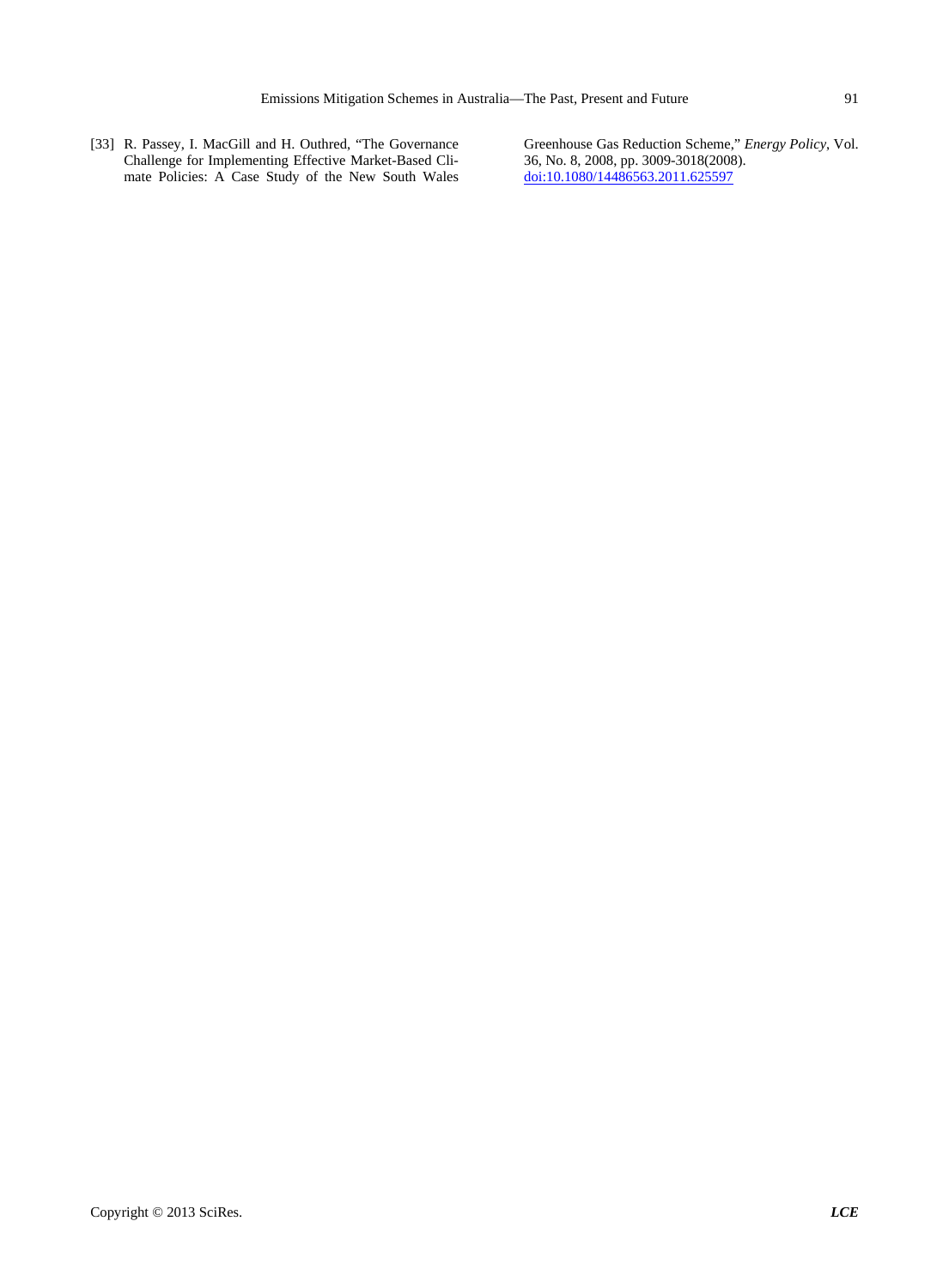**Appendix 1. Summary Table of Australian Emissions Mitigationschemes**

| Name                     | The New South Wales Greenhouse Gas Abatement Scheme                                                                                                                                                                                                                                                                                                                                                                              |
|--------------------------|----------------------------------------------------------------------------------------------------------------------------------------------------------------------------------------------------------------------------------------------------------------------------------------------------------------------------------------------------------------------------------------------------------------------------------|
| <b>Start Date</b>        | January 2003                                                                                                                                                                                                                                                                                                                                                                                                                     |
| Administrator            | Independent Pricing and Regulatory Tribunal of NSW                                                                                                                                                                                                                                                                                                                                                                               |
| State/s                  | New South Wales                                                                                                                                                                                                                                                                                                                                                                                                                  |
| Sectors/participants     | Retail suppliers, electricity generators or other suppliers of electricity to a customer, market customers and large<br>customers.                                                                                                                                                                                                                                                                                               |
| Goal                     | "to establish greenhouse gas benchmarks for the electricity industry and to encourage activities relating to the<br>reduction of greenhouse gas emissions;"                                                                                                                                                                                                                                                                      |
| Requirements             | Set benchmarks for level of carbon dioxide equivalent of greenhouse gas emissions per head of State population<br>reducing from 8.65 tonnes per head in 2003 to 7.27 tonnes from 2007 until the end of the scheme.                                                                                                                                                                                                               |
| Permit                   | $1$ NGAC = one tonne of carbon dioxide equivalent of greenhouse gas emissions                                                                                                                                                                                                                                                                                                                                                    |
| Deliverable certificates | <b>NGACs</b>                                                                                                                                                                                                                                                                                                                                                                                                                     |
| Fines                    | Able to carry forward a shortfall of up to 10% of their benchmark for that year until following year. If not abated<br>during that year a penalty applies of \$11.50 per permit/certificate until 2009 then increasing by \$1 p.a. until 2013<br>when it will remain at \$15.50.                                                                                                                                                 |
| <b>End Date</b>          | On 5 April 2012, the Minister for Resources & Energy announced the closure of GGAS effective 1 July 2012. The<br>scheme was closed due to the commencement of the federal Commonwealth carbon pricing mechanism.                                                                                                                                                                                                                 |
| Gov't Act                | Electricity Supply Amendment (Greenhouse Gas Reduction) Bill 2002                                                                                                                                                                                                                                                                                                                                                                |
| Name                     | The New South Wales Energy Savings Scheme                                                                                                                                                                                                                                                                                                                                                                                        |
| <b>Start Date</b>        | <b>July 2009</b>                                                                                                                                                                                                                                                                                                                                                                                                                 |
| Administrator            | Independent Pricing and Regulatory Tribunal of NSW                                                                                                                                                                                                                                                                                                                                                                               |
| State/s                  | New South Wales                                                                                                                                                                                                                                                                                                                                                                                                                  |
| Sectors/participants     | Electricity retailers and generators who supply direct to a customer or market customers who buy or sell electricity in<br><b>NSW</b>                                                                                                                                                                                                                                                                                            |
| Goal                     | The objectives of the Energy Savings Scheme are: to assist households and businesses to reduce electricity<br>consumption and electricity costs; to complement any national scheme for carbon pollution reduction by<br>making the reduction of greenhouse gas emissions achievable at a lower cost; and to reduce the cost of,<br>and the need for, additional energy generation, transmission and distribution infrastructure. |
| Requirements             | Certificates created for reduction in electricity consumption or increase in usage efficiency with targets set at 0.4% of<br>total electricity sales in NSW increasing to 4% by 2014.                                                                                                                                                                                                                                            |
| Permit                   | $1$ ESC = one tonne of carbon dioxide equivalent of greenhouse gas emissions                                                                                                                                                                                                                                                                                                                                                     |
| Deliverable certificates | <b>Energy Saving Certificates</b>                                                                                                                                                                                                                                                                                                                                                                                                |
| Fines                    | \$24.50 initially increasing by CPI, (\$25.52 in 2011) maximum allowable shortfall is 20%.                                                                                                                                                                                                                                                                                                                                       |
| <b>End Date</b>          | Until 2020 or a federal scheme with similar objectives is introduced, may continue alongside the carbon tax.                                                                                                                                                                                                                                                                                                                     |
| Govt Act                 | Electricity Supply Act 1995 No 94 (Current version for 7 January 2011)                                                                                                                                                                                                                                                                                                                                                           |
| Name                     | The Australian Capital Territory Greenhouse Gas Abatement Scheme                                                                                                                                                                                                                                                                                                                                                                 |
| <b>Start Date</b>        | January 2005                                                                                                                                                                                                                                                                                                                                                                                                                     |
| Administrator            | Independent Pricing and Regulatory Tribunal of NSW                                                                                                                                                                                                                                                                                                                                                                               |
| State/s                  | <b>Australian Capital Territory</b>                                                                                                                                                                                                                                                                                                                                                                                              |
| Sectors/participants     | Retail suppliers of electricity                                                                                                                                                                                                                                                                                                                                                                                                  |
| Goal                     | To reduce greenhouse gas emissions associated with the production and use of electricity; and develop and encourage<br>activities to offset the production of greenhouse gas emissions.                                                                                                                                                                                                                                          |
| Requirements             | Set benchmarks for level of carbon dioxide equivalent of greenhouse gas emissions per head of State population<br>reducing from 7.96 tonnes per head in 2005 to 7.27 tonnes from 2007 until the end of the scheme.                                                                                                                                                                                                               |
| Permit                   | $1$ NGAC = One tonne of carbon dioxide equivalent of greenhouse gas emissions                                                                                                                                                                                                                                                                                                                                                    |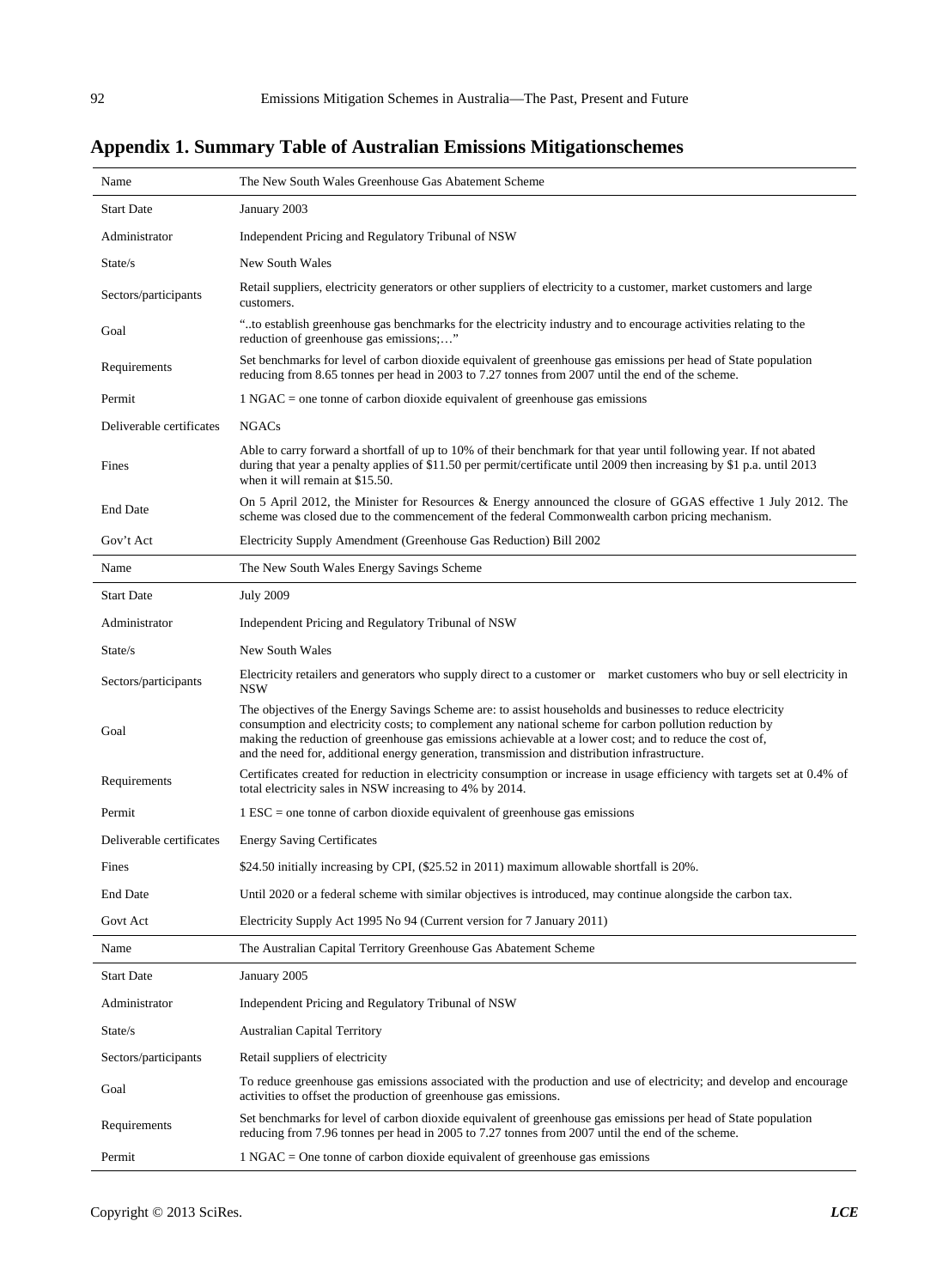| <b>Continued</b> |
|------------------|
|                  |

| Deliverable certificates | Renewable Energy Certificates (RECs) under the Australian Government Mandatory Renewable Energy Target<br>(MRET) and NGACs from NSW and ACT scheme. Only RECs and NGACs surrendered to the Office of the<br>Renewable Energy Regulator in respect to electricity generation and demand in the ACT may be counted.                                                                                                                                                                            |
|--------------------------|----------------------------------------------------------------------------------------------------------------------------------------------------------------------------------------------------------------------------------------------------------------------------------------------------------------------------------------------------------------------------------------------------------------------------------------------------------------------------------------------|
| Fines                    | Benchmark participants can carry forward a shortfall of up to 10% of their greenhouse gas benchmark in all years of<br>the Scheme except 2007. Penalties started at $$10.50$ per tonne CO <sub>2</sub> equivalent greenhouse gas emissions increasing by<br>the CPI annually, at a level of \$13.00 in 2010.                                                                                                                                                                                 |
| <b>End Date</b>          | 2020 - The date may depend on introduction of carbon tax as it may cease to operate if a federal scheme is introduced.                                                                                                                                                                                                                                                                                                                                                                       |
| Govt Act                 | Electricity (Greenhouse Gas Emissions) Act 2004                                                                                                                                                                                                                                                                                                                                                                                                                                              |
| Name                     | Queensland 13% Gas Scheme                                                                                                                                                                                                                                                                                                                                                                                                                                                                    |
| <b>Start Date</b>        | 2005                                                                                                                                                                                                                                                                                                                                                                                                                                                                                         |
| Administrator            | Chief Executive of the Department of Mines and Energy                                                                                                                                                                                                                                                                                                                                                                                                                                        |
| State/s                  | Queensland                                                                                                                                                                                                                                                                                                                                                                                                                                                                                   |
| Sectors/participants     | Electricity retailers and end use customers who purchase electricity for consumption in Queensland.                                                                                                                                                                                                                                                                                                                                                                                          |
| Goal                     | Increase the Queensland gas industry and reduce greenhouse gases.                                                                                                                                                                                                                                                                                                                                                                                                                            |
| Requirements             | To source 13% of electricity from gas from 2006 onwards. This will increase to 15% from 2010 with a possible target<br>of 18% by 2020.                                                                                                                                                                                                                                                                                                                                                       |
| Permit                   | $1$ GEC = one megawatt hour of eligible electricity generated                                                                                                                                                                                                                                                                                                                                                                                                                                |
| Deliverable certificates | <b>GECs</b>                                                                                                                                                                                                                                                                                                                                                                                                                                                                                  |
| Fines                    | Penalty of \$11.50 per tonne CO <sub>2</sub> equivalent greenhouse gas emissions increasing to \$15.50 in 2013                                                                                                                                                                                                                                                                                                                                                                               |
| <b>End Date</b>          | 2020 however may transition into the carbon tax scheme if introduced.                                                                                                                                                                                                                                                                                                                                                                                                                        |
| Govt Act                 | Electricity Act 1994                                                                                                                                                                                                                                                                                                                                                                                                                                                                         |
| Name                     | 1) Mandatory Renewable Energy Target Scheme<br>2) Expanded in 2010 to Renewable Energy Target Scheme with two parts; Large-scale Renewable Energy Target and<br>the Small-scale Renewable Energy Scheme                                                                                                                                                                                                                                                                                      |
| Date Start               | 1) April 2001<br>2) July 2010                                                                                                                                                                                                                                                                                                                                                                                                                                                                |
| Administrator            | Office of Renewable Energy Regulator                                                                                                                                                                                                                                                                                                                                                                                                                                                         |
| State/s                  | All states of Australia                                                                                                                                                                                                                                                                                                                                                                                                                                                                      |
| Sectors/participants     | Suppliers and wholesale buyers of more than 100 MWh of electricity                                                                                                                                                                                                                                                                                                                                                                                                                           |
| Goal                     | 1) Encourage additional generation of electricity from renewable energy resources and reduce greenhouse gas<br>emissions<br>2) Encourage additional generation of electricity from renewable energy and reduce greenhouse gas emissions from<br>the electricity sector                                                                                                                                                                                                                       |
| Requirements             | 1) Generate 9,500 GWh of extra renewable energy by 2010. Amended in 2009 to ensure 20% of Australia's electricity<br>supply will come from renewable resources by 2020.<br>2) The Large-scale Renewable Energy Target (LRET) has a target of 41 000 GWh by 2020 and only large-scale<br>renewable energy projects are eligible.<br>The Small-scale Renewable Energy Scheme (SRES) targets a theoretical 4000 GWh annually and is eligible only to<br>small-scale or household installations. |
| Permit                   | $1$ REC = one megawatt hour of electricity                                                                                                                                                                                                                                                                                                                                                                                                                                                   |
| Deliverable certificates | RECs Converted State certificates from 2010.                                                                                                                                                                                                                                                                                                                                                                                                                                                 |
| Fines                    | Able to carry forward a shortfall of up to 10% of their benchmark for that year until following year. If not abated<br>during that year a penalty applies of \$40 per MWhshortfall and whole amount must be made up over the next three<br>years.                                                                                                                                                                                                                                            |
| <b>End Date</b>          | 1) Planned until 1 January 2021<br>2) Planned until 1 January 2031                                                                                                                                                                                                                                                                                                                                                                                                                           |
| Govt Act                 | 1) Renewable Energy (Electricity) Act 2000<br>2) Renewable Energy (Electricity) Amendment Act 2009                                                                                                                                                                                                                                                                                                                                                                                           |
| Name                     | Victorian Renewable Energy Target Scheme                                                                                                                                                                                                                                                                                                                                                                                                                                                     |